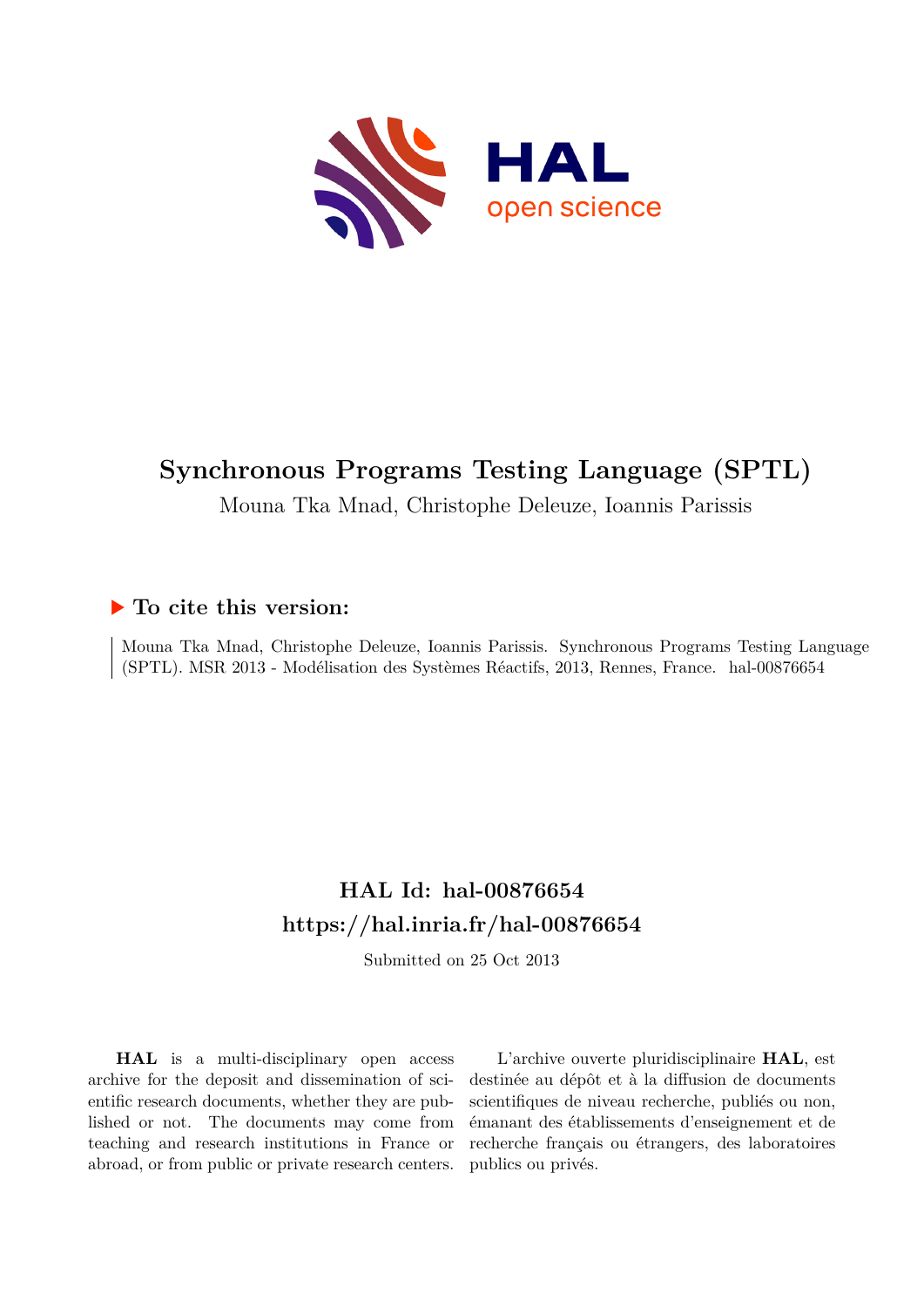## **Synchronous Programs Testing Language (SPTL)**

### **Mouna TKA Mnad**<sup>1</sup> **, Christophe Deleuze** <sup>2</sup> **, Ioannis Parissis** <sup>3</sup>

*1. Grenoble INP-Esisar, Laboratoire de Conception et d'Intégration des Systèmes 50 rue Barthélémy de Laffemas BP 54, 26902 Valence Cedex 9 France*

*mouna.tka@lcis.grenoble-inp.fr*

*2.*

*christophe.deleuze@lcis.grenoble-inp.fr*

*3.*

*ioannis.parissis@lcis.grenoble-inp.fr*

*ABSTRACT. SPTL is a testing language for synchronous software. The goal is to generate test input sequences in conformance with a specification of the software external behavior and of guiding directives such as profiles and scenarios. In this document we present an overview of the language with a simple example of a reactive system testing.*

*RÉSUMÉ. SPTL est un langage de test pour les logiciels synchrones. L'objectif est de générer des séquences d'entrée de test en conformité avec les spécifications du fonctionnement externe du logiciel et avec des directives pour guider ces tests telles que des profils et des scénarios. Dans ce document, nous présentons un aperçu du langage avec un exemple simple d'un test d'un système réactif.*

*KEYWORDS: software testing, synchronous approach, model-based testing, automatic test data generation.*

*MOTS-CLÉS : tests de logiciels, approche synchrone, Test basé sur les modèles, génération automatique de données de test.*

Acte Posters de MSR'2013, Rennes, Nov. 2013 – (1-4)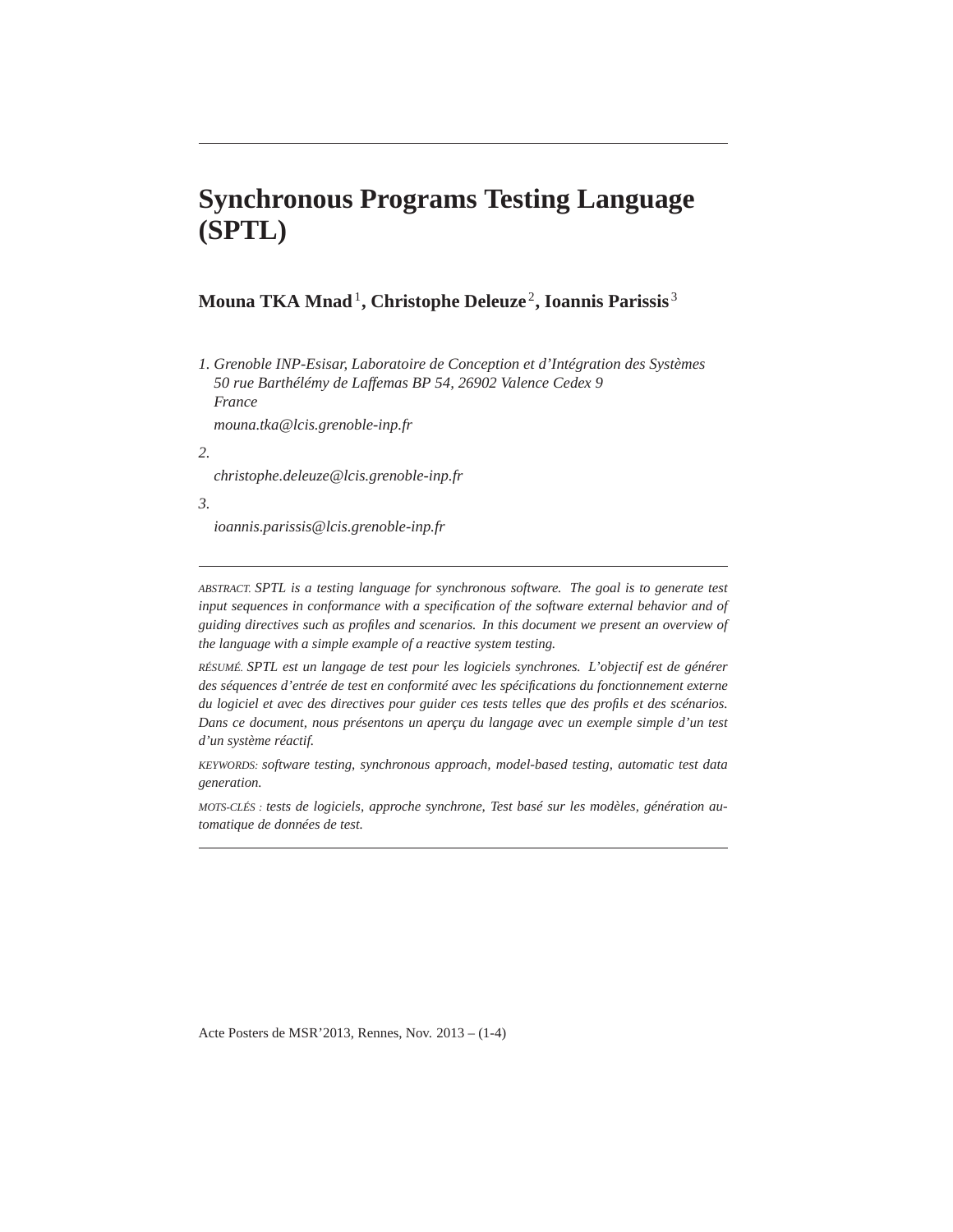#### 2 Acte Posters MSR'13

#### **1. Introduction**

Synchronous reactive systems are widely used in industry for the automation of various processes. Verification of these systems include testing the embedded software. Testing is a costly activity, so tools such as Lurette (Jahier *et al.*, 2006), Gatel (Marre, Blanc, 2005) and Lutess (Halbwachs *et al.*, 1991) have been designed to automatize it. These tools generate test sequences from some description of the system and/or test objectives. Our work is focused on a specific class of synchronous controllers produced by a big international company, leader of a large research project involving several companies and labs of Grenoble and Valence area. They can build complex applications by composing existing components through a user-friendly graphical programming tool. We aim at adding testing functionnalities to this tool. This first step is to design a testing language that must be usable by non technical users. This "Synchronous Programs Testing Language (SPTL)" will thus be close to the application design language, enriched with primitives to specify possibly non deterministic test models and scenarios.

#### **2. Example of reactive system and overview of the language**

Let's consider the following simple reactive program, an air-conditioner controller. The program inputs are: onOff (Boolean: true when the user pushes the On-Off button of the air-conditioner), Tamb (integer: value in Celsius degrees of the ambient temperature ) and Tuser (integer: value in Celsius degrees of the user selected temperature). The program outputs are: IsOn (Boolean: indicates the state of the air-conditioner ) and Tout (integer: indicates the temperature of the air that the air-conditioner blows).

Based on the idea that a system performance and functioning are significantly dependent on the environment in which it operates, we introduce the notion of "profile". A profile represents a possible use of the system and is related to the place and context in which it is used. More generally, the notion of "operational profile" has been introduced by John Musa (Musa, 1993).To every profile correspond some constraints of use that will necessarily affect the testing. Here comes the idea to help generating these profiles for every system. The programmer has to define some categories that contain groups of constraints and possibly sub-programs used for the calculation of values of certain variables. For example, we can consider here the categories: categoryCountry-Season (see the code below) or categoryPlace which can contain the groupHouse and the groupCompany. The constraints of each group define limits related to a particular environment or users. The test model is made of an optional set of "Declarations", followed by a set of categories definitions. A declaration must contain a declaration of variables (input/output of the system) and possibly a declaration of constants.

input bool onOff; input random int Tamb; input int Tuser: output bool IsOn; output int Tout;

Var categ CountrySeason

| group FranceSummer                                                           |
|------------------------------------------------------------------------------|
| $20 \leq$ Tamb; Tamb $\leq$ 44; Tuser = CalculTemps(Tamb); };                |
| group TunisiaWinter                                                          |
| $6 \leq$ Tamb ; Tamb $\leq$ 14 ; } ;                                         |
| sp CalculTemps (int Tamb) returns (int Tuser) – CalculTemps is a sub-program |
| Tuser = pre (Tamb) - 3 ; } } ;                                               |
|                                                                              |